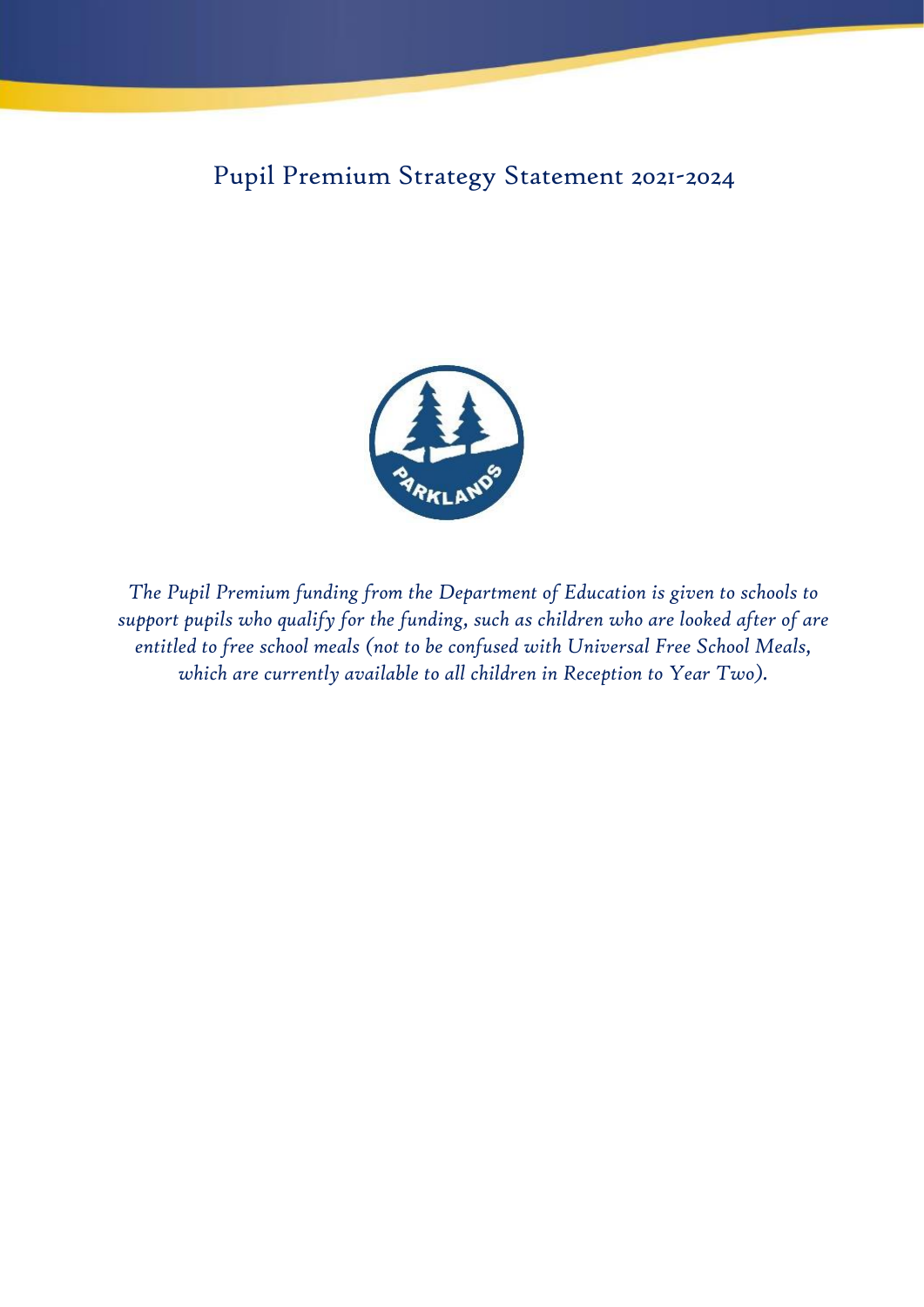#### Pupil premium strategy statement

This statement details our school's use of pupil premium (and recovery premium for the 2021 to 2022 academic year) funding to help improve the attainment of our disadvantaged pupils.

It outlines our pupil premium strategy, how we intend to spend the funding in this academic year and the effect that last year's spending of pupil premium had within our school.

## School overview

| Detail                                                                                                    | Data                                |
|-----------------------------------------------------------------------------------------------------------|-------------------------------------|
| School name                                                                                               | Parklands Primary<br>School         |
| Number of pupils in school                                                                                | 414                                 |
| Proportion $(\infty)$ of pupil premium eligible pupils                                                    | $II\%$                              |
| Academic year/years that our current pupil premium<br>strategy plan covers (3 year plans are recommended) | 2021-2022<br>2022-2023<br>2023-2024 |
| Date this statement was published                                                                         | September 2021                      |
| Date on which it will be reviewed                                                                         | July 2022                           |
| Statement authorised by                                                                                   | Carmilla Cassidy                    |
| Pupil premium lead                                                                                        | Rachel Winstanley                   |
| Governor / Trustee lead                                                                                   | Liz White                           |

## Funding overview

| Detail                                                                                    | Amount |
|-------------------------------------------------------------------------------------------|--------|
| Pupil premium funding allocation this academic year                                       | £64180 |
| Recovery premium funding allocation this academic year                                    | £6380  |
| Pupil premium funding carried forward from previous years<br>(enter £0 if not applicable) | £O     |
| Total budget for this academic year                                                       | £70560 |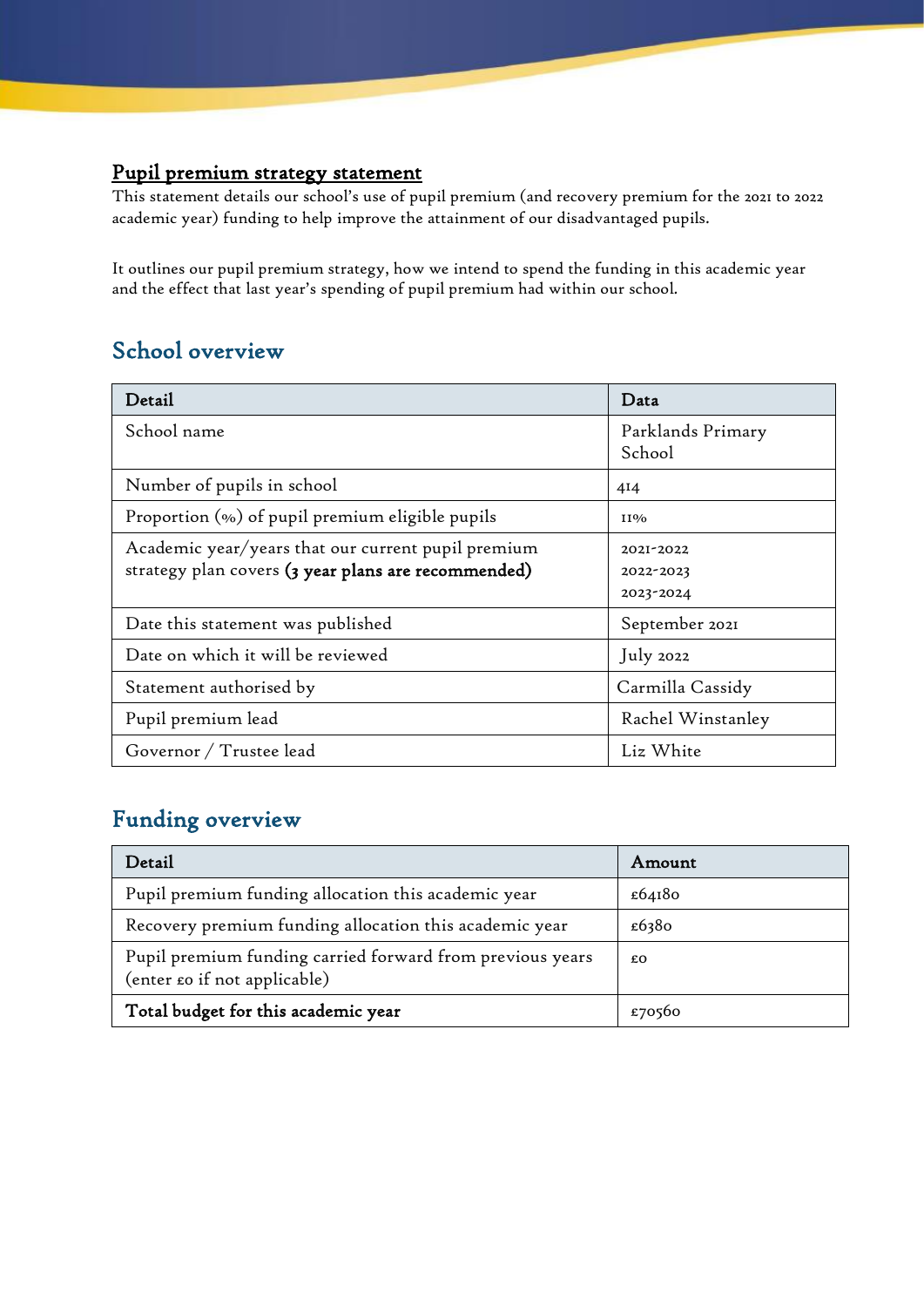# Part A: Pupil premium strategy plan

## Statement of intent

The focus of our Pupil Premium Strategy is to ensure that children are supported so that any gaps are diminished, but also challenged and stretched to achieve their potential. Therefore, at our school, we will use the funding to support and challenge the learning of these pupils so that they make at least good progress in the core areas. We also use the money to support the well-being of our pupils which may include covering the cost of additional curriculum opportunities, such as clubs or trips. As a school we continually evaluate the success of this funding in securing the pupil's academic progress, with an aim of ensuring there is no attainment gap between the outcomes achieved for our pupils who qualify for the funding and other pupils nationally and within the school.

## Challenges

| Challenge<br>number | Detail of challenge                                                                                                                                                                                                                                                                                   |
|---------------------|-------------------------------------------------------------------------------------------------------------------------------------------------------------------------------------------------------------------------------------------------------------------------------------------------------|
|                     | Knowledge and understanding of staff<br>Ensure staff have the skills and knowledge to identify children who need additional support<br>and are able to deliver interventions.                                                                                                                         |
|                     | Resources (at school and home)<br>Ensure staff and children have training to access appropriate resources.                                                                                                                                                                                            |
| 3                   | Support at home<br>To support parents in supporting their child / children's learning at home.                                                                                                                                                                                                        |
|                     | Financial disadvantage for our families can impact on enrichment opportunities<br>for the pupils<br>To support parents to ensure children are able to attend clubs (including counselling, sports<br>clubs and well-being club) by removing any financial disadvantage for our families and<br>pupils |
|                     | Attendance<br>To work with parents to ensure that pupils attend school.                                                                                                                                                                                                                               |

This details the key challenges to achievement that we have identified among our disadvantaged pupils.

### Intended outcomes

This explains the outcomes we are aiming for by the end of our current strategy plan, and how we will measure whether they have been achieved.

| Intended outcome                     | Success criteria                                     |  |
|--------------------------------------|------------------------------------------------------|--|
| Academic difference is diminished at | • Children in receipt of pupil premium funding in    |  |
| Parklands and children enter         | Year 6 to achieve rates of progress that are in line |  |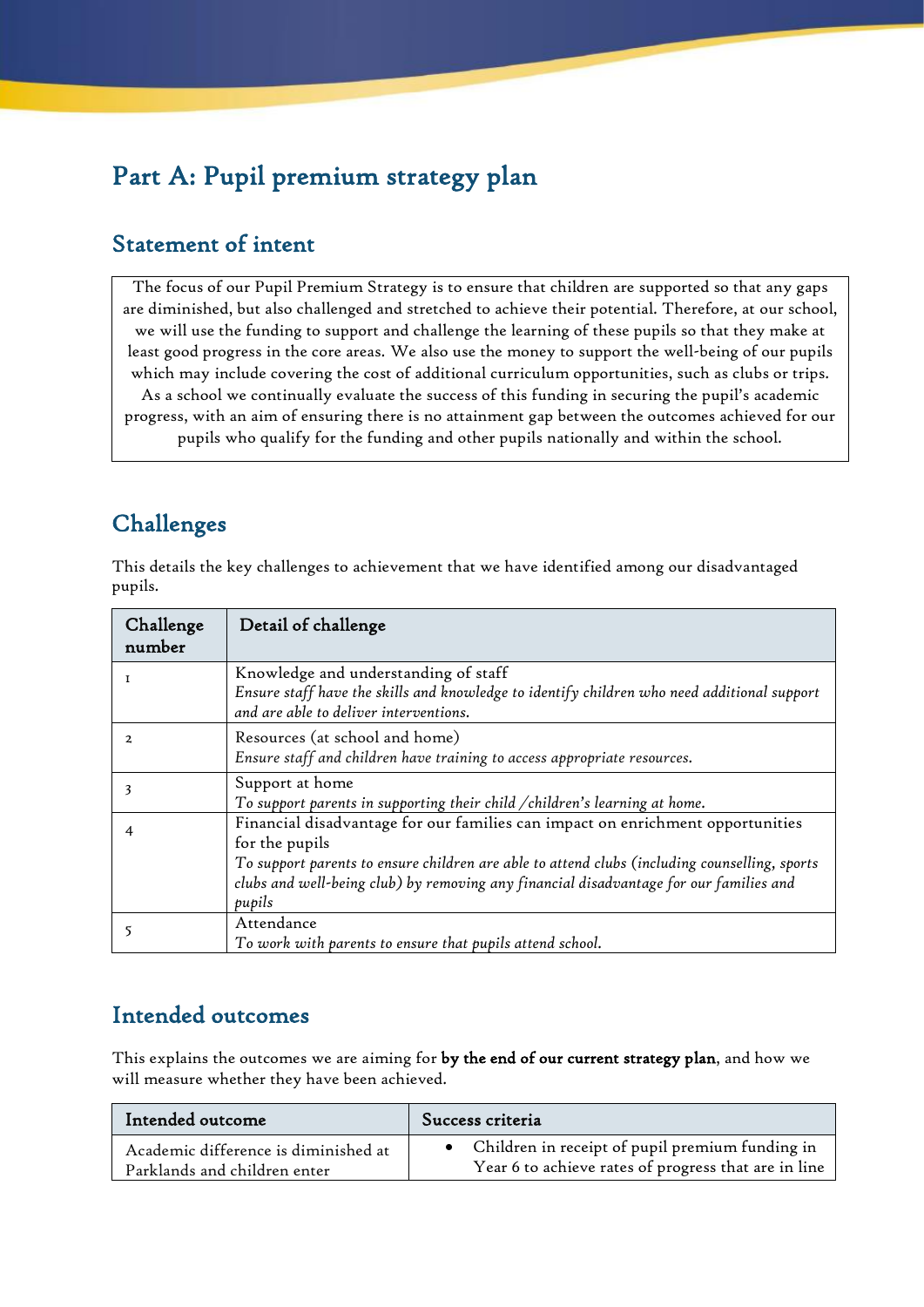| secondary school with an attainment<br>level which enables them to continue<br>to do well in the next stage of their<br>learning.                                                                             | with or above non-disadvantaged pupils<br>nationally in the core areas of Reading, Writing<br>and Maths at the end of KS2.                  |
|---------------------------------------------------------------------------------------------------------------------------------------------------------------------------------------------------------------|---------------------------------------------------------------------------------------------------------------------------------------------|
| To ensure children make good<br>progress from EYFS throughout Year<br>I and Year 2.                                                                                                                           | Children in receipt of pupil premium funding<br>achieve at least expected at the end of KSI.                                                |
| To ensure reading attainment is high<br>among disadvantaged pupils.                                                                                                                                           | 100% of disadvantaged pupils pass the Year I<br>$\bullet$<br>phonics screening assessment at the end of Year<br>I.                          |
| To ensure disadvantaged pupils<br>continue to leave EFYS socially,<br>emotionally and academically ready<br>for successful learning in KSI.                                                                   | 100% of children in receipt of pupil premium<br>funding will leave EYFS at GLD.                                                             |
| To ensure that the families are<br>supported to attend school.                                                                                                                                                | Attendance of children who receive the pupil<br>premium funding is in line with their peers.                                                |
| To ensure that children in receipt of<br>pupil premium funding are supported<br>to enable them to take part in<br>enrichment experiences to develop the<br>whole child, including extra-curricular<br>offers. | 100% of disadvantaged pupils have attended (as<br>desired) year group trips or additional clubs,<br>including well-being at no family cost. |

## Activity in this academic year

This details how we intend to spend our pupil premium (and recovery premium funding) this academic year to address the challenges listed above.

Teaching

Budgeted cost: £ *15000*

| Activity                                                                                                   | Evidence that supports this approach                                                                                                                                                              | Challenge number(s)<br>addressed |
|------------------------------------------------------------------------------------------------------------|---------------------------------------------------------------------------------------------------------------------------------------------------------------------------------------------------|----------------------------------|
| Staff receive the training<br>and support to identify,<br>intervene and accelerate<br>pupils in receipt of | 'An effective strategy requires goal<br>setting, underpinned by short, medium<br>and long-term outcomes needed to reach<br>these goals. The ongoing rigorous<br>evaluation of pupils' attainment, | $\overline{2}$                   |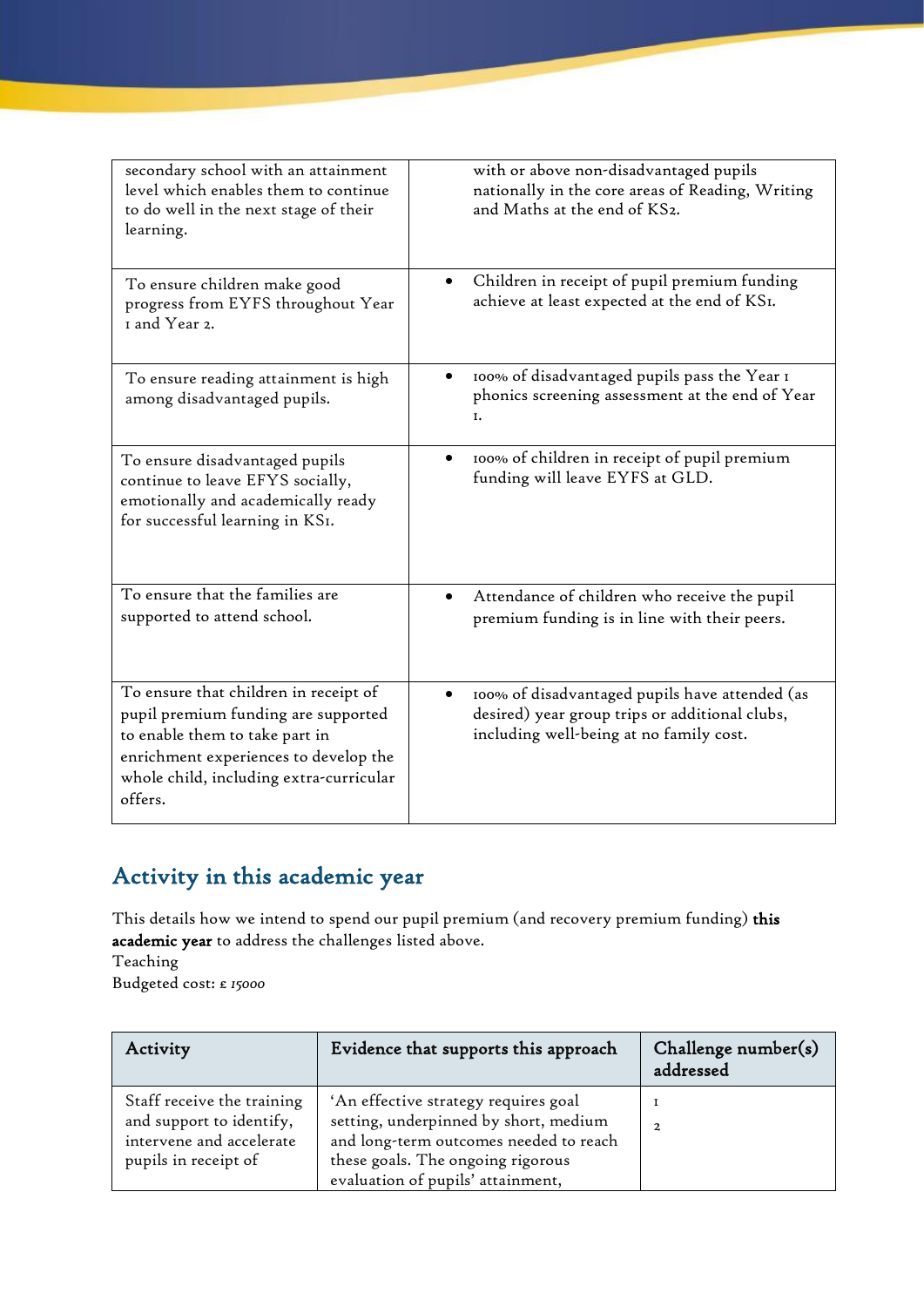| funding.                                                                                                                              | challenges and needs is essential.' (EFF,<br>2021)                                                                                                                                                                                                                                                                                               |                          |
|---------------------------------------------------------------------------------------------------------------------------------------|--------------------------------------------------------------------------------------------------------------------------------------------------------------------------------------------------------------------------------------------------------------------------------------------------------------------------------------------------|--------------------------|
| Purchase of a DfE<br>validated Systematic<br>Synthetic Phonics<br>programme to secure<br>stronger phonics<br>teaching for all pupils. | Phonics approaches have a strong<br>evidence base that indicates a positive<br>impact on the accuracy of word reading<br>(though not necessarily comprehension),<br>particularly for disadvantaged pupils:                                                                                                                                       | 1<br>$\overline{2}$      |
| Training given, with a<br>particular emphasis on<br>Early Reading and<br>phonics for EYFS and<br>KSI.                                 | Research on TAs delivering targeted<br>interventions in one-to-one or small<br>group settings shows a consistent impact<br>on attainment of approximately three to<br>four additional months' progress. (EFF)                                                                                                                                    | 1                        |
| To implement a training<br>programme for the new<br>teachers and Early<br>Careers Teachers.                                           | It is important to provide support for<br>staff so that they can take ownership of<br>the approaches and implement and<br>deliver them successfully. (EFF, 2021)                                                                                                                                                                                 | 1                        |
| To recruit a Senior<br>Welfare Officer                                                                                                | Staff should aim to develop an in-depth<br>understanding of any challenges that<br>disadvantaged pupils are facing including<br>attendance data, behaviours incidences,<br>access to technology and curricula<br>materials. In addition, information on<br>wellbeing, mental health and<br>safeguarding needs to be identified and<br>supported. | 3<br>$\overline{4}$<br>5 |

## Targeted academic support (for example, tutoring, one-to-one support structured interventions)

Budgeted cost: £40000

| Activity                                                                          | Evidence that supports this approach                                                                                                                                                                                                                                                                                                                                                                                                                                                       | Challenge number(s)<br>addressed |
|-----------------------------------------------------------------------------------|--------------------------------------------------------------------------------------------------------------------------------------------------------------------------------------------------------------------------------------------------------------------------------------------------------------------------------------------------------------------------------------------------------------------------------------------------------------------------------------------|----------------------------------|
| Parent workshops<br>offered outlining key<br>ways to support their<br>child(ren). | Parents play a crucial role in supporting<br>their children's learning and levels of<br>parental engagement are consistently<br>associated with better academic<br>outcomes. Evidence from EFF Teaching<br>and Learning Toolkit suggests that<br>effective parental engagement can lead to<br>learning gains of $+$ 3 months over the<br>course of a year. (EFF). In addition,<br>parents benefit from receiving tips,<br>support and resources to make home<br>activities more effective. | $\overline{a}$<br>3              |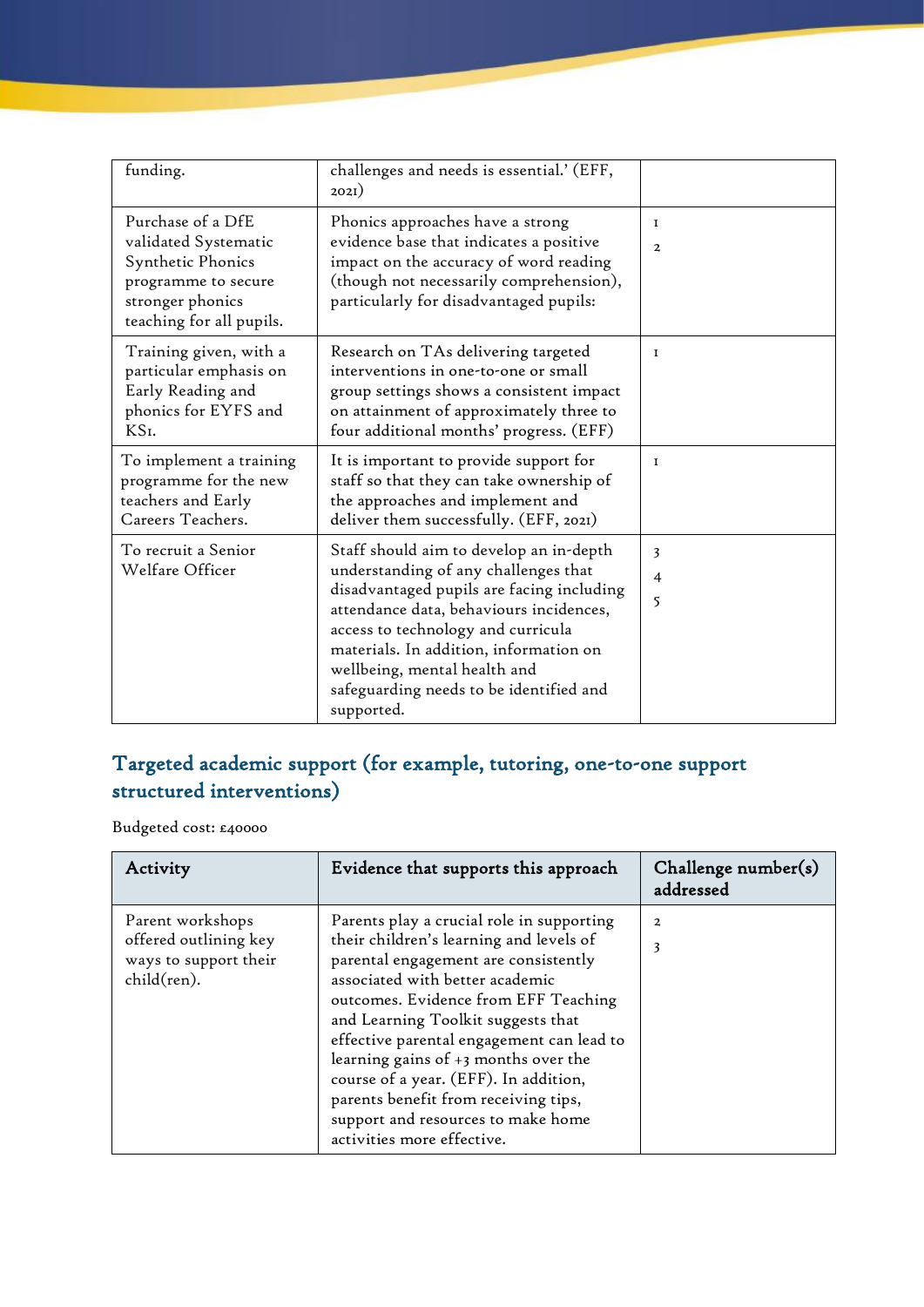| Pupils in receipt of pupil<br>premium funding are<br>tracked and supported<br>through precise, high<br>quality teaching,<br>monitoring and<br>assessment.                                                         | EFF - Gaining a thorough knowledge of<br>disadvantaged pupils' levels of<br>attainment is the first step in developing<br>an effective pupil premium strategy.                                                                                                                                                                                                                     | 1<br>$\mathbf{2}$ |
|-------------------------------------------------------------------------------------------------------------------------------------------------------------------------------------------------------------------|------------------------------------------------------------------------------------------------------------------------------------------------------------------------------------------------------------------------------------------------------------------------------------------------------------------------------------------------------------------------------------|-------------------|
| Leaders released to<br>monitor and support<br>pupils in receipt of pupil<br>premium funding.                                                                                                                      | A pupil premium strategy is more likely<br>to be effective if school leaders plan how<br>to sustain it from the outset and monitor<br>practice in an annual cycle. (EFF)                                                                                                                                                                                                           |                   |
| Small Maths and<br>English groups across<br>KS2 to provide specific<br>and focused provision,<br>with regular monitoring,<br>pupils progress meetings<br>and support to ensure<br>the provision meets the<br>aim. | By having small groups, teachers will<br>have the time to ensure pupils are<br>carefully monitored and quality feedback<br>is given. "Feedback should focus on<br>moving learning forward, targeting the<br>specific learning gaps that pupils exhibit.<br>Specifically, high quality feedback may<br>focus on the task, subject, and self-<br>regulation strategies." (EFF, 2021) | $\mathbf{2}$      |

# Wider strategies (for example, related to attendance, behaviour, wellbeing)

#### Budgeted cost: £16000

| Activity                                                                                                                                                                                  | Evidence that supports this approach                                                                                                                                                                                           | Challenge number(s)<br>addressed       |
|-------------------------------------------------------------------------------------------------------------------------------------------------------------------------------------------|--------------------------------------------------------------------------------------------------------------------------------------------------------------------------------------------------------------------------------|----------------------------------------|
| Pupils in receipt of pupil<br>premium funding are<br>funded to take part in<br>sports, music and<br>language clubs and other<br>enrichment experiences<br>that enable the whole<br>child. | All children should have access to wider<br>opportunities. These experiences beyond<br>the classroom can help to develop the<br>child as a whole.                                                                              | $\overline{4}$<br>5                    |
| To use members of the<br>safeguarding team and<br>pastoral lead to monitor<br>attendance and to<br>support vulnerable<br>families with attendance.                                        | Improving pupils' attendance, is "often<br>vital in boosting attainment." (EFF, 2021)                                                                                                                                          | $\overline{5}$                         |
| Senior Welfare Officer<br>and Pupil Premium lead<br>to work closely with<br>families so that we are<br>aware of additional<br>family financial needs<br>and families are aware of         | EFF, (2021) School leaders should aim to<br>develop an in-depth understanding of<br>any challenges that disadvantaged pupils<br>are facing. These can be identified using<br>a wide range of internal data and<br>information. | $\overline{\mathbf{c}}$<br>3<br>4<br>5 |